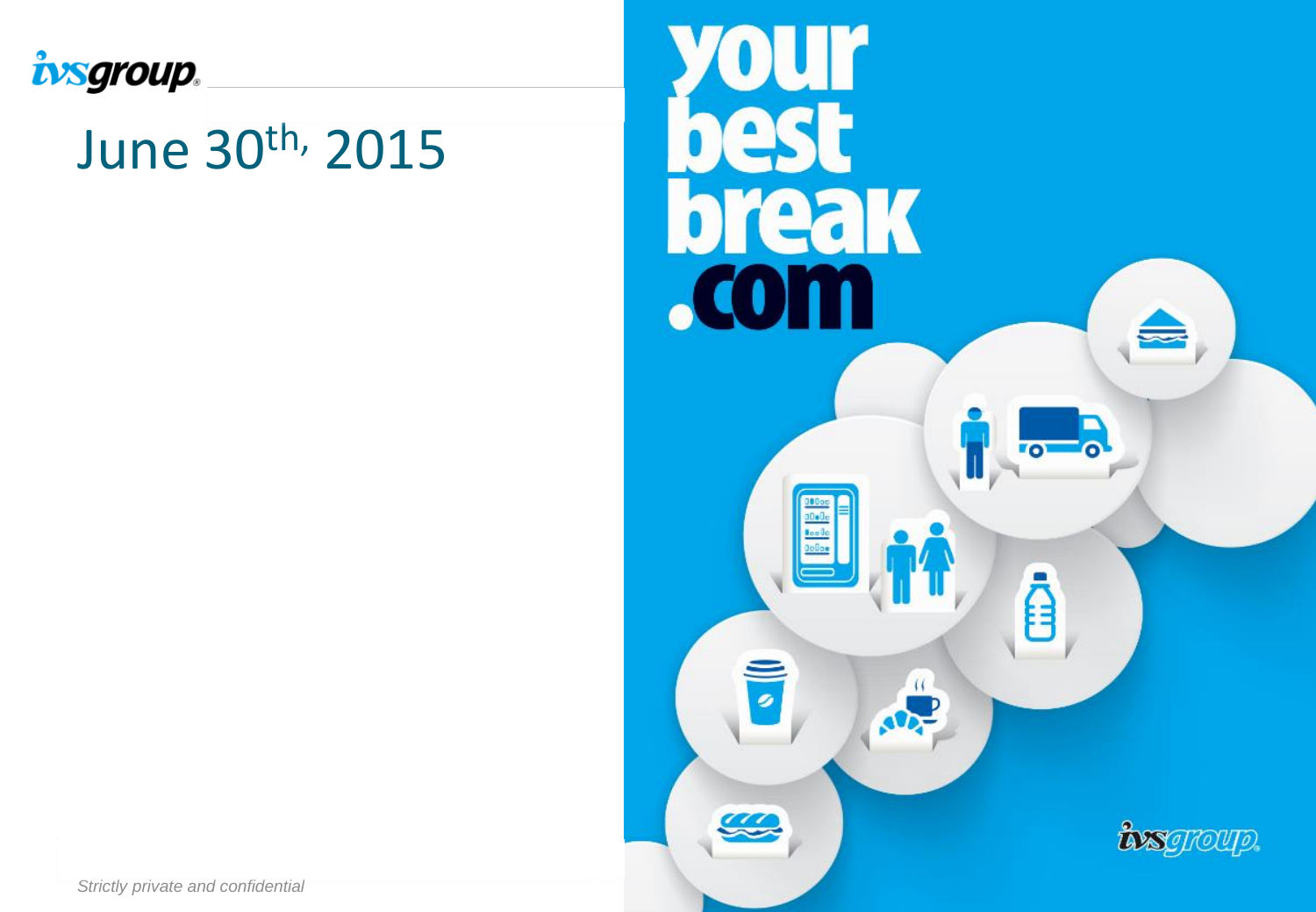

This presentation is being shown to you solely for your information and may not be reproduced, distributed to *any other person or published, in whole or in part, for any purpose.*

*The information in this presentation could include forward-looking statements which are based on current expectations and projections about future events. These forward-looking statements are subject to risks, uncertainties and assumptions about the Company and its subsidiaries and investments. Including, among other things, the development of its business, trends in its operating industry, and future capital expenditures and acquisitions. In light of these risks, uncertainties and assumptions, the events in the forward-looking statements may not occur. No one undertakes to publicly update or revise any such forward-looking statements.*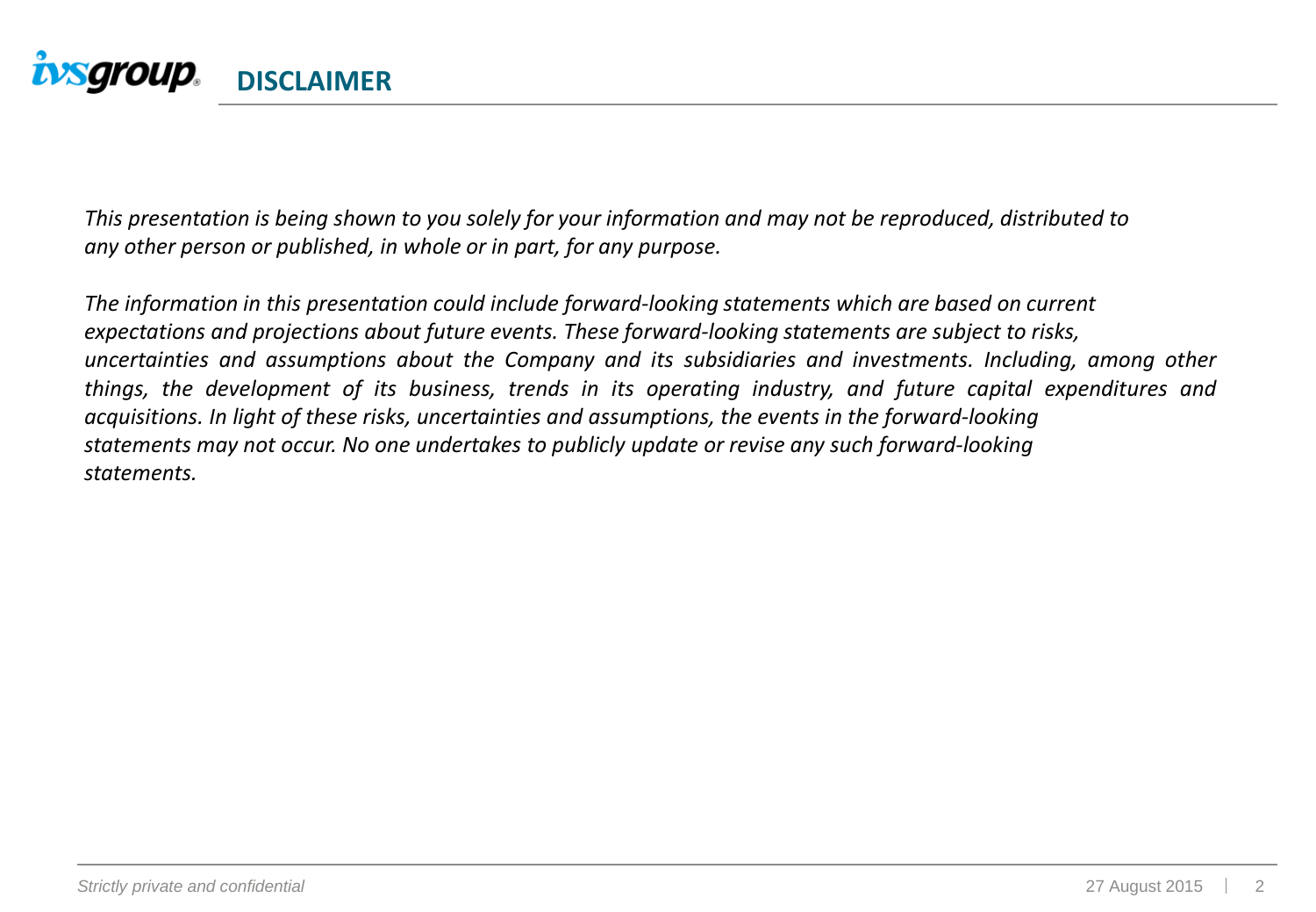### **i**VSgroup. [J](http://www.ivsgroup.it/index.asp)une 30<sup>th</sup>, 2015 – INCOME STATEMENTS

| € '000                                                 | 1H 2015   |         | 1H 2014 Restated | $\Delta$ % |         |
|--------------------------------------------------------|-----------|---------|------------------|------------|---------|
| Value of production                                    | 173,436   | 100%    | 160,723          | 100%       | 8%      |
| <b>COGS</b>                                            | (39,043)  | $-23%$  | (37, 698)        | $-23%$     | 4%      |
| Service costs                                          | (18, 858) | $-11%$  | (18, 177)        | $-11%$     | 4%      |
| Personnel costs                                        | (47, 426) | $-27%$  | (46, 154)        | $-29%$     | 3%      |
| Other operating costs                                  | (26, 628) | $-15%$  | (25, 251)        | $-16%$     | 5%      |
| Capital gains on property disposal                     | 373       | 0%      | (53)             | 0%         | $-809%$ |
| Other non-recurring income (expenses)                  | (637)     | F<br>0% | (626)            | г<br>0%    |         |
| <b>EBITDA Adjusted</b>                                 | 41,217    | 24%     | 32,765           | 20%        | 26%     |
| Margin (%)                                             | 23.8%     |         | 20.4%            |            |         |
| D&A                                                    | (19, 227) | $-11%$  | (19, 115)        | $-12%$     | 1%      |
| <b>EBIT Adjusted</b>                                   | 21,990    | 13%     | 13,650           | 8%         | 61%     |
| Margin (%)                                             | 12.7%     |         | 8.5%             |            |         |
| Income/Expenses non-recurring or exceptional in nature | (1,604)   | 1%      | (965)            | 1%         | 66%     |
| <b>EBIT</b>                                            | 20,386    | 12%     | 12,685           | 8%         | 61%     |
| Financial income/(expenses)                            | (10, 372) | 6%      | (8,672)          | 5%         | 20%     |
| Changes in derivatives                                 | 2,059     | F<br>1% | (1, 237)         | $-1%$      | n.r     |
| Other (taxes and other)                                | (3,092)   | 2%      | (1, 178)         | 1%         | n.r     |
| Minorities                                             | (485)     | 0%      | (1,028)          | 1%         | n.r     |
| <b>NET INCOME</b>                                      | 8,494     | 5%      | 571              | 0%         | n.r     |
| Adjustments (extraordinary costs)                      | 458       | 0%      | (2, 185)         | $-1%$      | n.r     |
| <b>NET INCOME Adjusted</b>                             | 8,036     | 5%      | 2,756            | 2%         | n.r     |

*Note: EBITDA, EBIT and Net Income Adjusted removes non-recurring costs considered exceptional in nature, like – among others – the impact of changes in fair value of warrants . For the purpose of the calculation of the leverage ratio following the definitions of the Bond Indenture, further adjustments should be made.*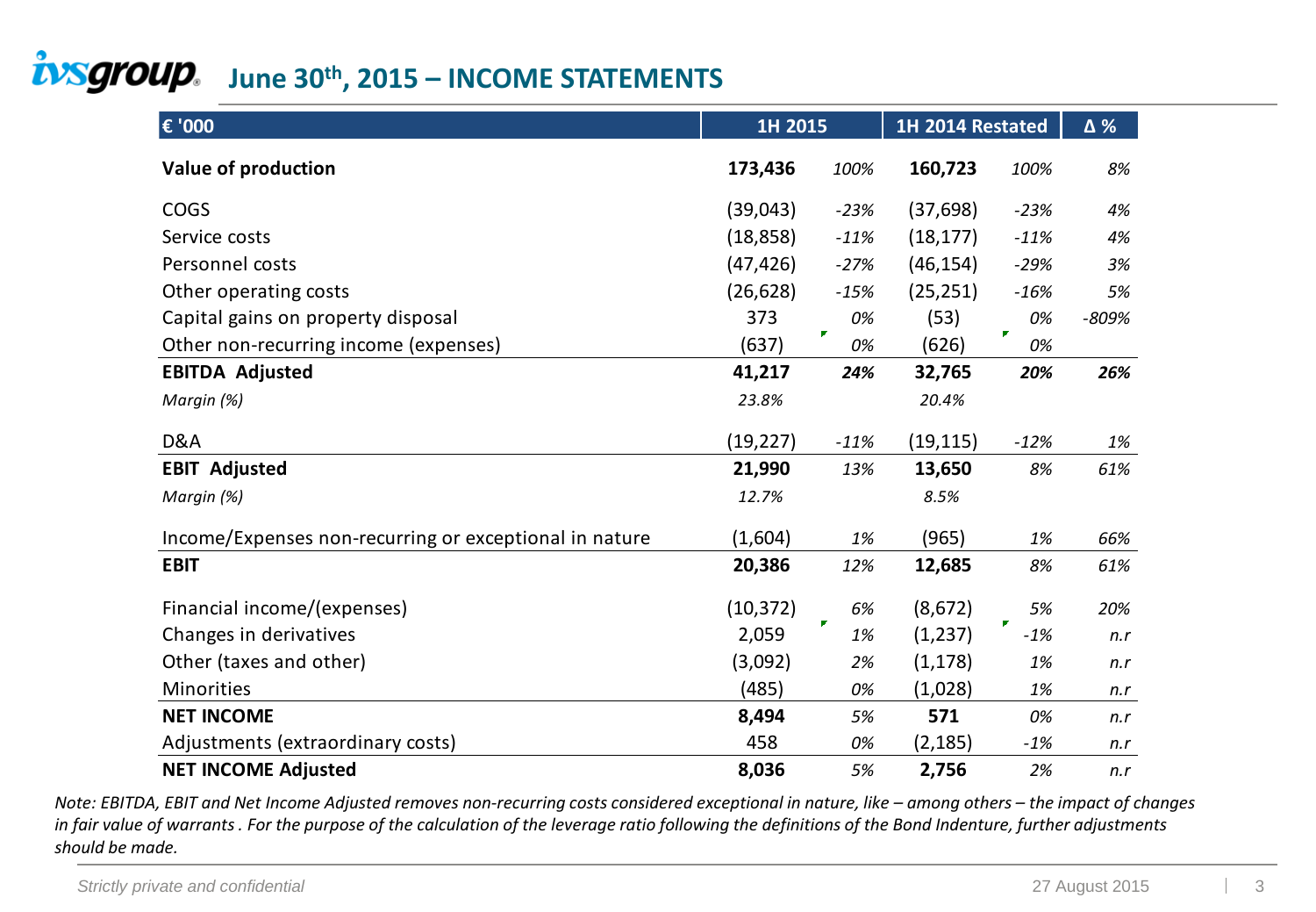### **ivsgroup. June 30th, 2015 – PRICE / VOLUME TREND**

EBITDA Adj increased of EUR 8,452 (+26%).

**IVS** Group increased sales from vending by 8.2% (increased by 0.05% excluding acquisitions and disposals), increased the number of vends by 6.99% (decreased by 1.69% excluding the last twelve months acquisitions and disposal effects) and increased the ASP by 0.51 EUR/cent (corresponding to 1.13%) in comparison with the same period last year.

Acquisition Rate becomes greater than Churn rate due to two large customers acquired in the first quarter 2015: Ospedale San Raffaele, Università di Salerno.

| $\epsilon$ millions |       |        |                   | 13.6  | 160.2                |  |
|---------------------|-------|--------|-------------------|-------|----------------------|--|
| 148.1               | 2.5   | $-2.5$ | $-1.5$            |       |                      |  |
|                     |       |        |                   |       |                      |  |
|                     |       |        |                   |       |                      |  |
|                     |       |        |                   |       |                      |  |
|                     |       |        |                   |       |                      |  |
|                     |       |        |                   |       |                      |  |
|                     |       |        |                   |       |                      |  |
|                     |       |        |                   |       |                      |  |
|                     |       |        |                   |       |                      |  |
| 1H 2014             | Price | Volume | Disposal<br>of BU | of BU | Acquisitions 1H 2015 |  |
|                     |       |        |                   |       |                      |  |



**CHURN RATE**\* is the ratio between:

- $\bullet$  Vends made in the previous Q by the clients which were lost by IVS during the  $Q$ :
- ♦ Total Vends of the previous Q

\*as defined by IVS

**ACQUISITION RATE\*** is the ratio between:

- $\bullet$  Vends made in the current Q by the clients which became clients in the previous Q (ramp-up period of 1-2 months is usual in this business):
- Total Vends of the current Q, net of clients acquired in the previous and current Q.

*Note: Acquisitions of corporates or going-concerns excluded.*

*Strictly private and confidential* 4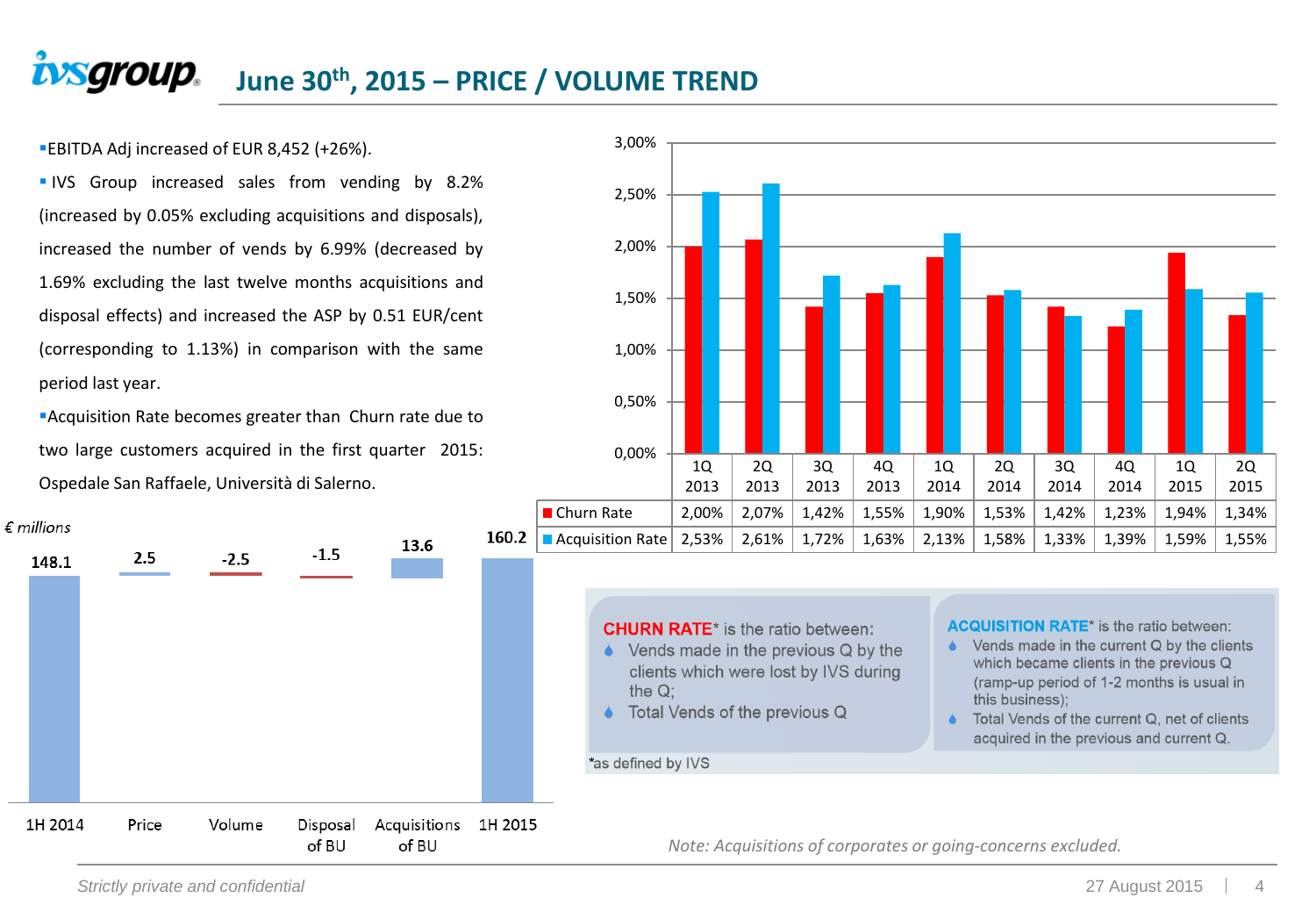#### **ivsgroup. June 30th , 2015 – GROUP PERFORMANCE**

- o Costs of services ("CoS"):
	- CoS increased of EUR 682 thousand (+3.8%) compared with the same period of previous year (on the other hand, we registered the decrease in percentage of revenues of 0.4%): the growth in some costs like rent property, business unit and other equipment (+EUR 443 thousand) is mainly due to the acquisitions finalized in previous year;
- o Personnel costs ("Pc"):
	- Pc increased of EUR 1,272 thousand (+2.8%) compared with the same period of 2014 (but we registered the decrease in percentage of revenues of 1.4%). Large part of this decrease in percentage on revenues is due to the connected savings and synergies related to the actions started in the second half of 2014 and finalized to reduce the personnel cost in existing branches, mixed with conclusion of integration process related to personnel acquired with the acquisitions finalized in previous year;
- o Other Operating Expenses ("OE"):
	- OE increased in the first six months of 2015 by EUR 1,376 thousand, +5.4% with respect to the same period of 2014 (but decrease of 0.4% in the percentage on revenues). Change was largely due to the increase of vending machines positioning fees (redevances1) which passed from EUR 17,696 thousand in the first three months of 2014 to EUR 19,282 thousand in the same period of 2015 for acquisitions' effects.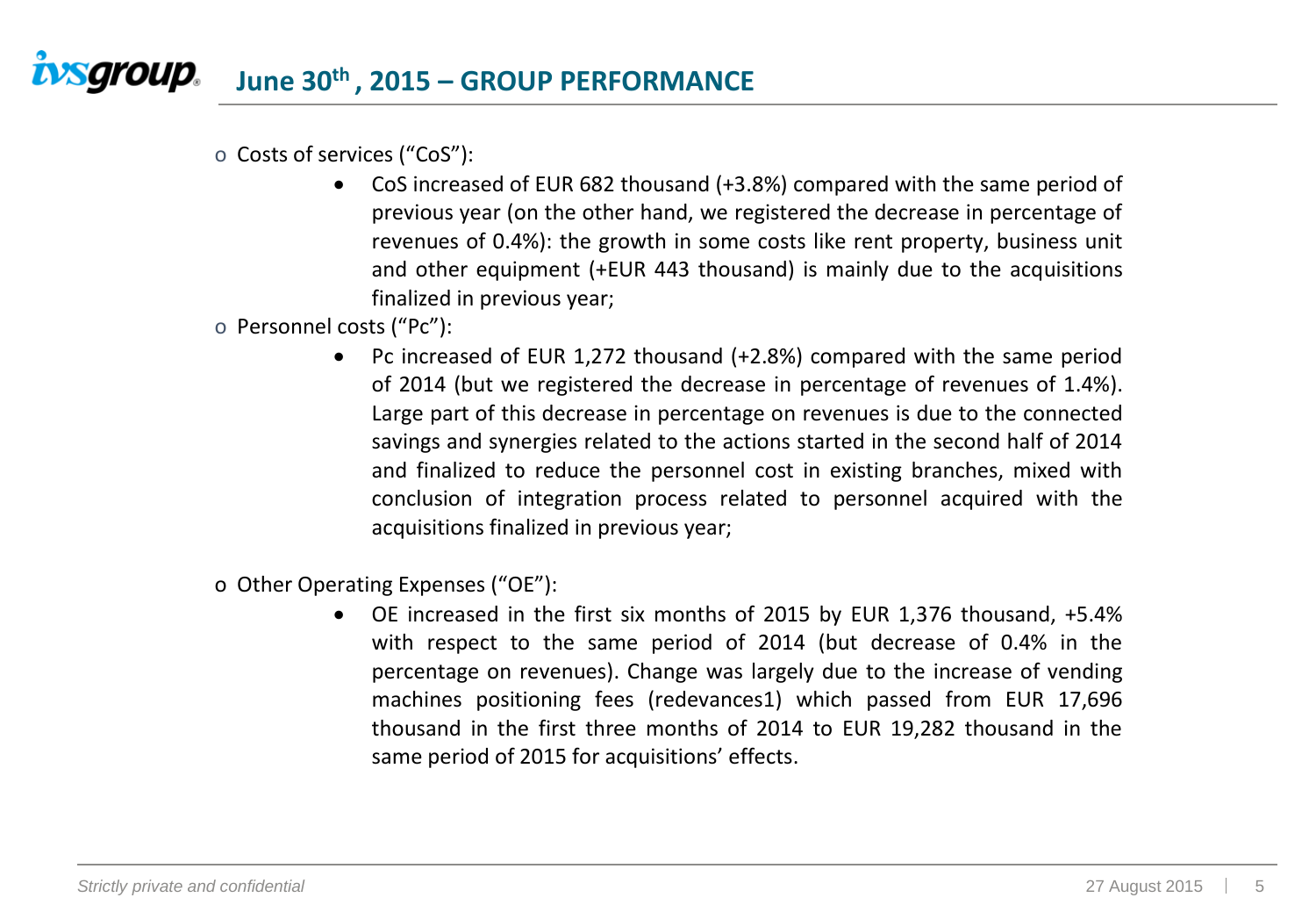### **ivsgroup. June 30th , 2015 – FINANCIAL STATEMENTS, NFP & CF**

| <b>FINANCIAL STATEMENTS</b>          |         |         |  |  |  |  |  |
|--------------------------------------|---------|---------|--|--|--|--|--|
| € '000                               | 1H 2015 | 2014    |  |  |  |  |  |
| Intangible assets                    | 392,839 | 386,616 |  |  |  |  |  |
| Tangible Assets                      | 156,631 | 154,482 |  |  |  |  |  |
| Other non-current assets             | 22,456  | 30,692  |  |  |  |  |  |
| <b>Total Non-Current Assets</b>      | 571,926 | 571,790 |  |  |  |  |  |
| Cash and cash equivalents            | 131,860 | 105,232 |  |  |  |  |  |
| Other current assets                 | 74,643  | 70,476  |  |  |  |  |  |
| <b>Total Current Assets</b>          | 206,503 | 175,708 |  |  |  |  |  |
| <b>TOTAL ASSETS</b>                  | 778,429 | 747,498 |  |  |  |  |  |
| Equity owners of the parent          | 291,456 | 287,395 |  |  |  |  |  |
| Equity non-controlling interests     | 6,731   | 5,677   |  |  |  |  |  |
| <b>Total Shareholders' Equity</b>    | 298,187 | 293,072 |  |  |  |  |  |
| Non-current financial liabilities    | 266,802 | 278,958 |  |  |  |  |  |
| Other non-current liabilities        | 30,303  | 38,391  |  |  |  |  |  |
| <b>Total Non-Current Liabilities</b> | 297,105 | 317,349 |  |  |  |  |  |
| Current financial liabilities        | 86,913  | 55,170  |  |  |  |  |  |
| Other current liabilities            | 96,224  | 81,907  |  |  |  |  |  |
| <b>Total Current Liabilities</b>     | 183,137 | 137,077 |  |  |  |  |  |
| <b>TOTAL EQUITY AND LIABILITIES</b>  | 778,429 | 747,498 |  |  |  |  |  |

| <b>NET FINANCIAL POSITION</b>     |            |            |  |  |  |  |
|-----------------------------------|------------|------------|--|--|--|--|
| € '000'                           | 1H 2015    | 2014       |  |  |  |  |
| Cash and current financial assets | 145,941    | 110,003    |  |  |  |  |
| Current financial debt            | (88, 851)  | (59, 169)  |  |  |  |  |
| Non-current financial debt        | (266, 802) | (278, 958) |  |  |  |  |
| Non-current financial assets      | 2,170      | 9,691      |  |  |  |  |
| <b>Net financial position</b>     | (207, 542) | (218, 433) |  |  |  |  |



| <b>CASH FLOW</b>                      |           |                      |
|---------------------------------------|-----------|----------------------|
| € '000                                | 1H 2015   | 1H 2014 <sup>®</sup> |
| <b>Opening Cash</b>                   | 105,232   | 89,188               |
| Cash flows from operating activities  | 34,895    | 28,345               |
| Cash flows from investing activities: | (22, 454) | (49, 935)            |
| Capex net from disposal               | (11, 782) | (17,087)             |
| <b>Business combination</b>           | (10, 672) | (32, 848)            |
| Cash flows from financing activities: | 14,187    | 43,144               |
| Change in cash and cash equivalents:  | 26,628    | 21,554               |
| <b>Closing Cash</b>                   | 131,860   | 110,742              |

*(1) Venpay S.p.A.'s shareholders have partially converted their loans into equity. (2) Includes: +2.1M of changes in warrant fair value, -4.8M of unpaid bond interests and others, (3) Includes: -2.0M of warrant fair value.*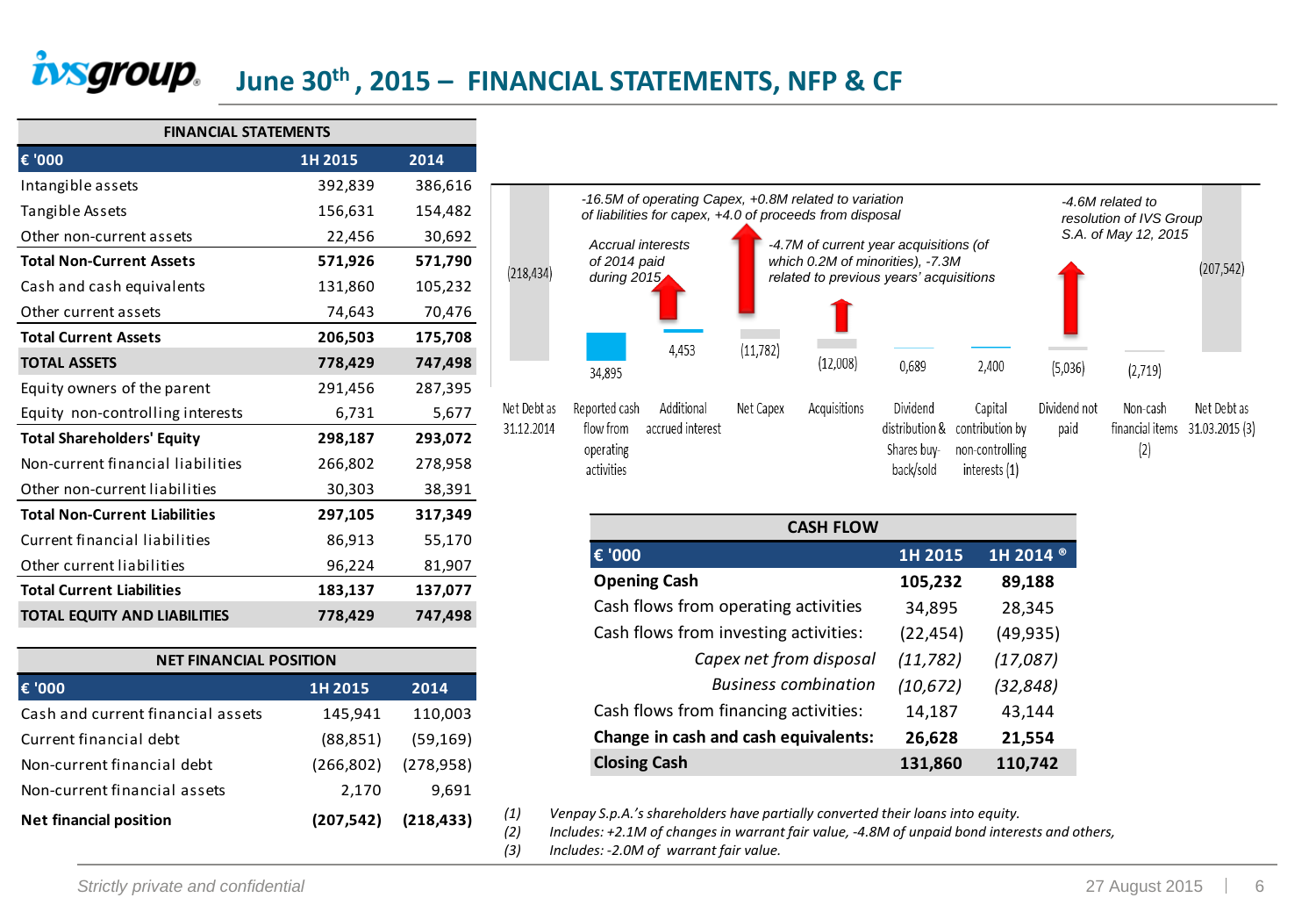## $\frac{1}{2}$  *Same 30<sup>th</sup>***</sup> , 2015 – MACROECONOMIC VIEW**

| <b>Data</b>               | Update as | <b>IVS view</b> | <b>Comment</b>                                                                                                                                                                                                        | <b>Source</b>        |
|---------------------------|-----------|-----------------|-----------------------------------------------------------------------------------------------------------------------------------------------------------------------------------------------------------------------|----------------------|
| <b>Hours worked</b>       | 1Q 2015   |                 | The number of hours worked in Italy during the 1st quarter of 2015 decreased by 0.15%, if<br>compared to the fourth quarter of 2014, and increased by 0.40%, if compared to the first<br>quarter of 2014              | <b>ISTAT</b>         |
| People employed           | 2Q 2015   |                 | The number of people employed in Italy in 2nd quarter 2015 increased by 0,34% in comparison<br>with 2nd quarter 2014 and increased about 0,4% on the previous quarter.                                                | <b>ISTAT</b>         |
| <b>Employment rate</b>    | 20 20 15  |                 | The average employment rate in 2nd quarter 2015 in Italy was 55.94%, a value which is higher<br>than 2nd quarter 2014 (55.63%). It seems continued a slight upturn                                                    | <b>ISTAT</b>         |
| Confidence index on firms | 20 2015   |                 | The value of the index in June 2015 is higer than in June 2014 (103.9 vs 100.7) and the trend in<br>the quarter is growing                                                                                            | <b>ISTAT</b>         |
| <b>Prices</b>             | 2Q 2015   |                 | General prices trend is close to 0% (+0.2% from June 2015 to May 2015 and 0.2% since June<br>2014). Prices of food increased (1.0%) in the same yearly period and the prices of transport are<br>lightly higher(0.3%) | <b>ISTAT</b>         |
| Climate                   | 2Q 2015   |                 | The avarage daily temperature in Q2 2015 are quite similar to the ones in Q2 2014, while the<br>rain trend is higher than Q2 2014.                                                                                    | www.wunderground.com |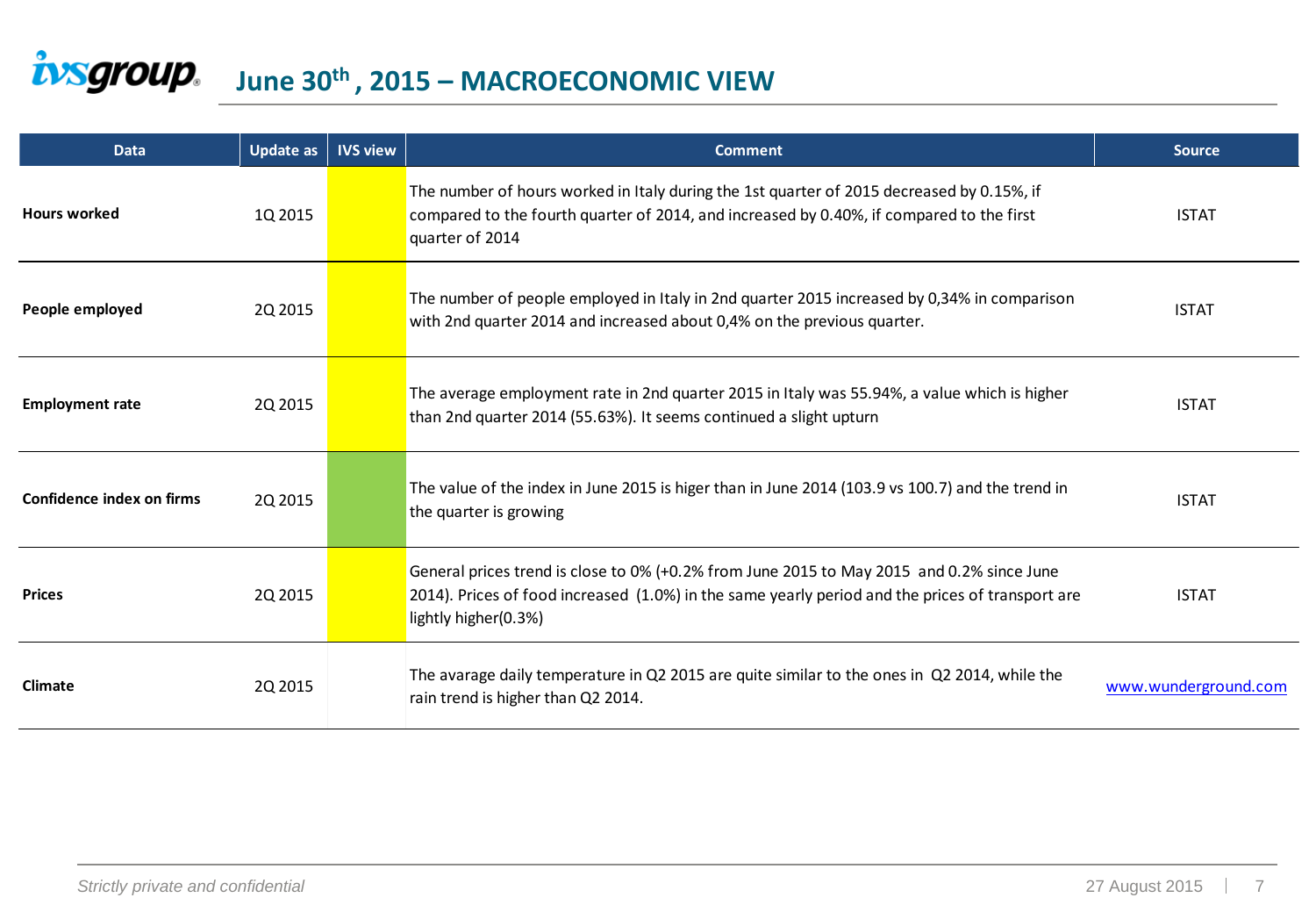## **i**VSgroup. June 30<sup>th</sup>, 2015 – VALUE OF PRODUCTION

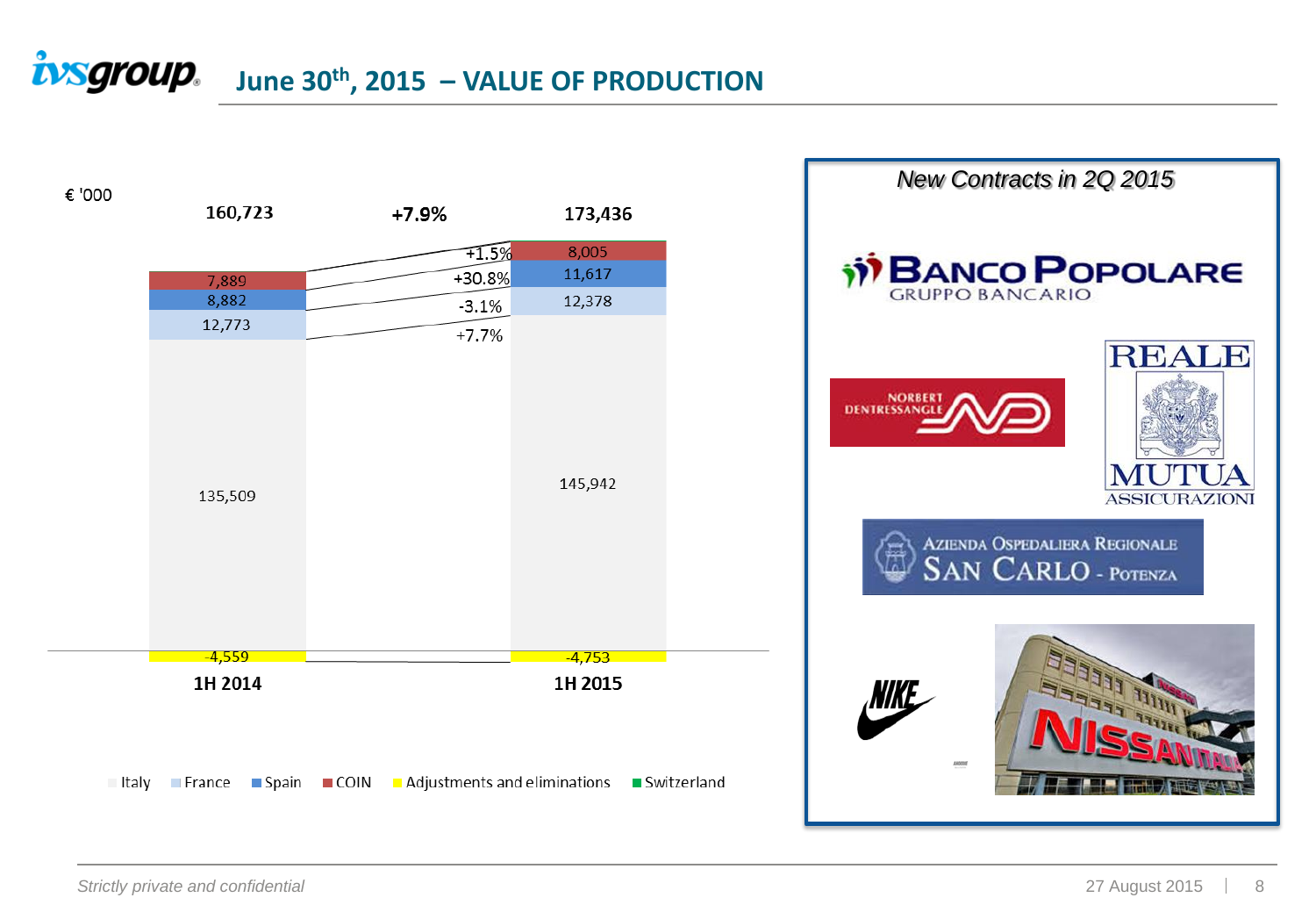

|                                                |        | Year   |        | <b>Year to Date</b> |         |  |
|------------------------------------------------|--------|--------|--------|---------------------|---------|--|
| KPI                                            | 2012   | 2013   | 2014   | 1H 2014             | 1H 2015 |  |
| <b>Business days</b>                           | 238    | 238    | 238    | 121                 | 122     |  |
| Units sold (millions)                          | 634    | 645    | 656    | 329                 | 352     |  |
| Sales per business day ( $\epsilon$ thousands) | 1,156  | 1,199  | 1,247  | 1,228               | 1,318   |  |
| Average price ( $\epsilon$ cents)              | 43.29  | 44.27  | 45.2   | 45.01               | 45.52   |  |
| Redevances per unit sold ( $\epsilon$ cents)   | (4.38) | (5.01) | (5.43) | (5.38)              | (5.48)  |  |
| % of Technical calls resolved within 8 hours   | 88%    | 90%    | 91%    | 91%                 | 93%     |  |
| N° Vending Machines (thousands)                | 144    | 148    | 153    | 161                 | 154     |  |
| of which OCS segment                           | 43     | 50     | 49     | 56                  | 55      |  |
| EBITDA Adjusted (€000)                         | 60,750 | 63,737 | 64,165 | 32,765              | 41,217  |  |
| EBITDA Adjusted per business day (€000)        | 256    | 268    | 270    | 272                 | 339     |  |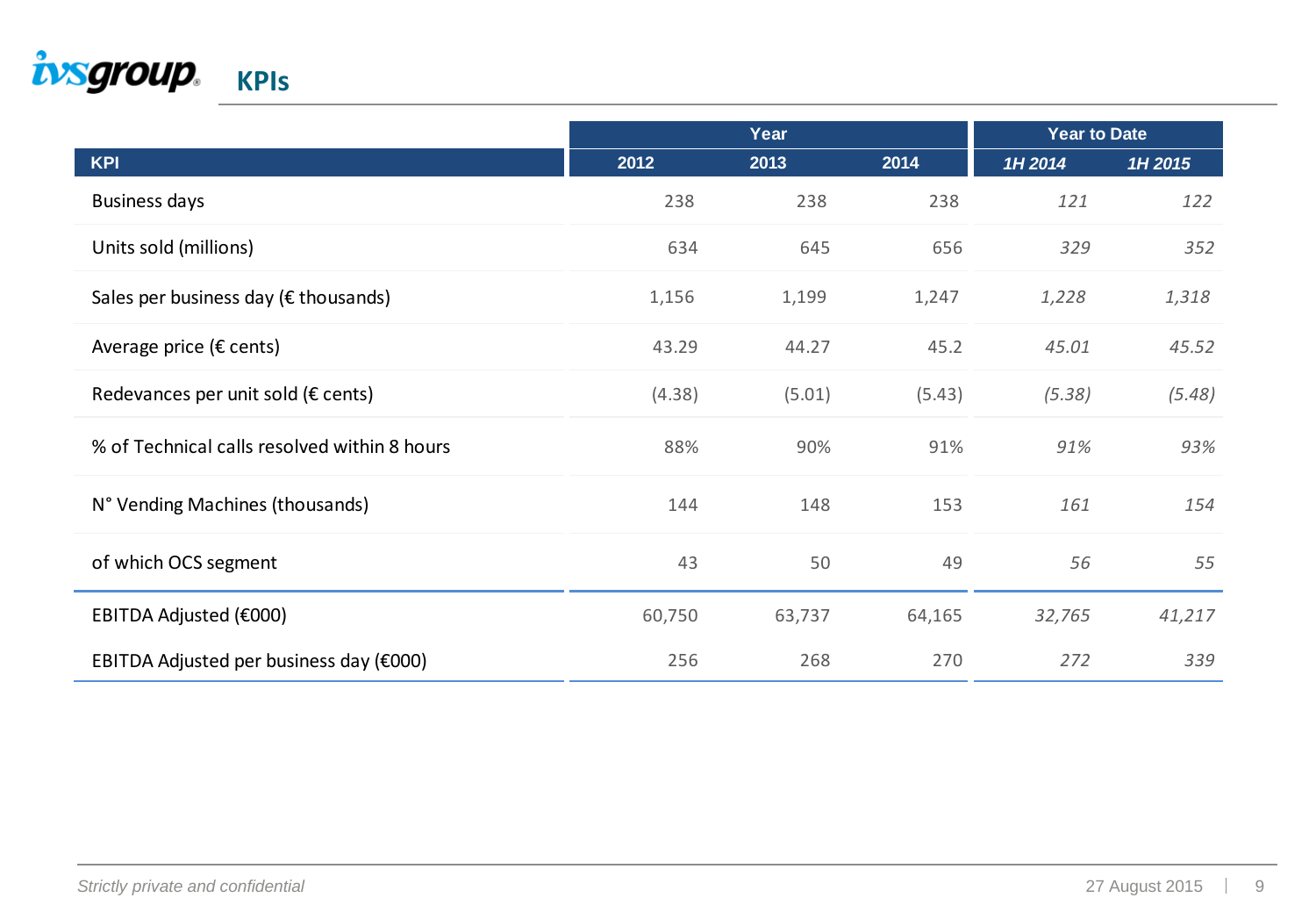### **June 30th , 2015 – VENDING SECTOR**

| <b><i>tysgroup.</i></b>                          | June 30th, 2015 - VENDING SECTOR |                          |           |                |            |                        |           |           |                |            |
|--------------------------------------------------|----------------------------------|--------------------------|-----------|----------------|------------|------------------------|-----------|-----------|----------------|------------|
|                                                  |                                  |                          | 1H 2015   |                |            |                        |           | 1H 2014   |                |            |
|                                                  | IT                               | <b>FR</b>                | <b>SP</b> | <b>SW</b>      | <b>TOT</b> | $\mathsf{I}\mathsf{T}$ | <b>FR</b> | <b>SP</b> | <b>SW</b>      | <b>TOT</b> |
| <b>Business days</b>                             | 122,0                            | 120,5                    | 118,0     | 120,0          | 121,6      | 121,0                  | 120,5     | 115,0     | 121,0          | 120,6      |
| Units sold (thousands)                           | 299.003                          | 25.560                   | 27.128    | 339            | 352.030    | 280.099                | 26.865    | 21.724    | 339            | 329.027    |
| Units sold per business day (thousands)          | 2.451                            | 212                      | 230       | 3              | 2.895      | 2.315                  | 223       | 189       | 3              | 2.728      |
| Sales ( $\epsilon$ thousand)                     | 136.541                          | 12.062                   | 11.389    | 247            | 160.239    | 126.569                | 12.536    | 8.768     | 229            | 148.102    |
| Sales per business day ( $\varepsilon$ thousand) | 1.119                            | 100                      | 97        | $\overline{2}$ | 1.318      | 1.046                  | 104       | 76        | $\overline{2}$ | 1.228      |
| Average price (€ cents)                          | 45,67                            | 47,19                    | 41,98     | 72,80          | 45,52      | 45,19                  | 46,66     | 40,36     | 67,43          | 45,01      |
| Δ% Business days                                 | 0,8%                             | $\overline{\phantom{a}}$ | 2,6%      | (0,8% )        | 0,8%       |                        |           |           |                |            |
| Δ% Units sold                                    | 6,7%                             | (4,9%                    | 24,9%     | 0,1%           | 7,0%       |                        |           |           |                |            |
| Δ% Units sold per business day                   | 5,9%                             | (4,9%                    | 21,7%     | 0,9%           | 6,1%       |                        |           |           |                |            |
| ∆% Sales                                         | 7,9%                             | (3,8%)                   | 29,9%     | 8,1%           | 8,2%       |                        |           |           |                |            |
| Δ% Sales per business day                        | 7,0%                             | (3,8%)                   | 26,6%     | 9,0%           | 7,3%       |                        |           |           |                |            |
| ∆% Average price                                 | 1,1%                             | 1,1%                     | 4,0%      | 8,0%           | 1,1%       |                        |           |           |                |            |

|                                        |           | <b>First Quarter</b> |                 |        |                   |        |           |        | <b>Second Quarter</b> |        |            |       |
|----------------------------------------|-----------|----------------------|-----------------|--------|-------------------|--------|-----------|--------|-----------------------|--------|------------|-------|
|                                        | 2015      |                      | 2014 (Restated) |        | <b>Variations</b> |        | 2015      |        | 2014 (Restated)       |        | Variations |       |
|                                        | Thousands | %                    | Thousands       | %      | Thousands         | %      | Thousands | %      | Thousands             | %      | Thousands  | %     |
| Vends (number)                         | 174.170   |                      | 160.149         |        | 14.021            | 8,8%   | 177.860   |        | 168.878               |        | 8.982      | 5,3%  |
| Value of production                    | 81.493    | 100.0%               | 74.366          | 100.0% | 7.127             | 9,6%   | 85.807    | 100.0% | 80.151                | 100.0% | 5.656      | 7,1%  |
| Operating costs                        | (62.814)  | 77,1%                | (60.335)        | 81,1%  | (2.479)           | 4,1%   | (65.087)  | 75,9%  | (63.595)              | 79,3%  | (1.492)    | 2,3%  |
| Ebitda Adjusted                        | 18.679    | 22,9%                | 14.031          | 18,9%  | 4.648             | 33,1%  | 20.720    | 24,1%  | 16.556                | 20,7%  | 4.163      | 25,1% |
| Other non-recurring income/(expenses)* | (621)     | 0,8%                 | (108)           | 0,1%   | (513)             | 475,0% | (946)     | 1,1%   | (857)                 | 1,1%   | (89)       | 10,4% |
| Ebitda*                                | 18.058    | 22,2%                | 13.923          | 18,7%  | 4.135             | 29,7%  | 19.774    | 23,0%  | 15.699                | 19,6%  | 4.075      | 26.0% |
| Depreciation and amortisation          | (9.536)   | 11,7%                | (9.497)         | 12,8%  | (39)              | 0,4%   | (9.301)   | 10,8%  | (9.264)               | 11,6%  | (37)       | 0,4%  |
| Ebit*                                  | 8.522     | 10,5%                | 4.426           | 6,0%   | 4.096             | 92,5%  | 10.473    | 12,2%  | 6.435                 | 8,0%   | 4.038      | 62,7% |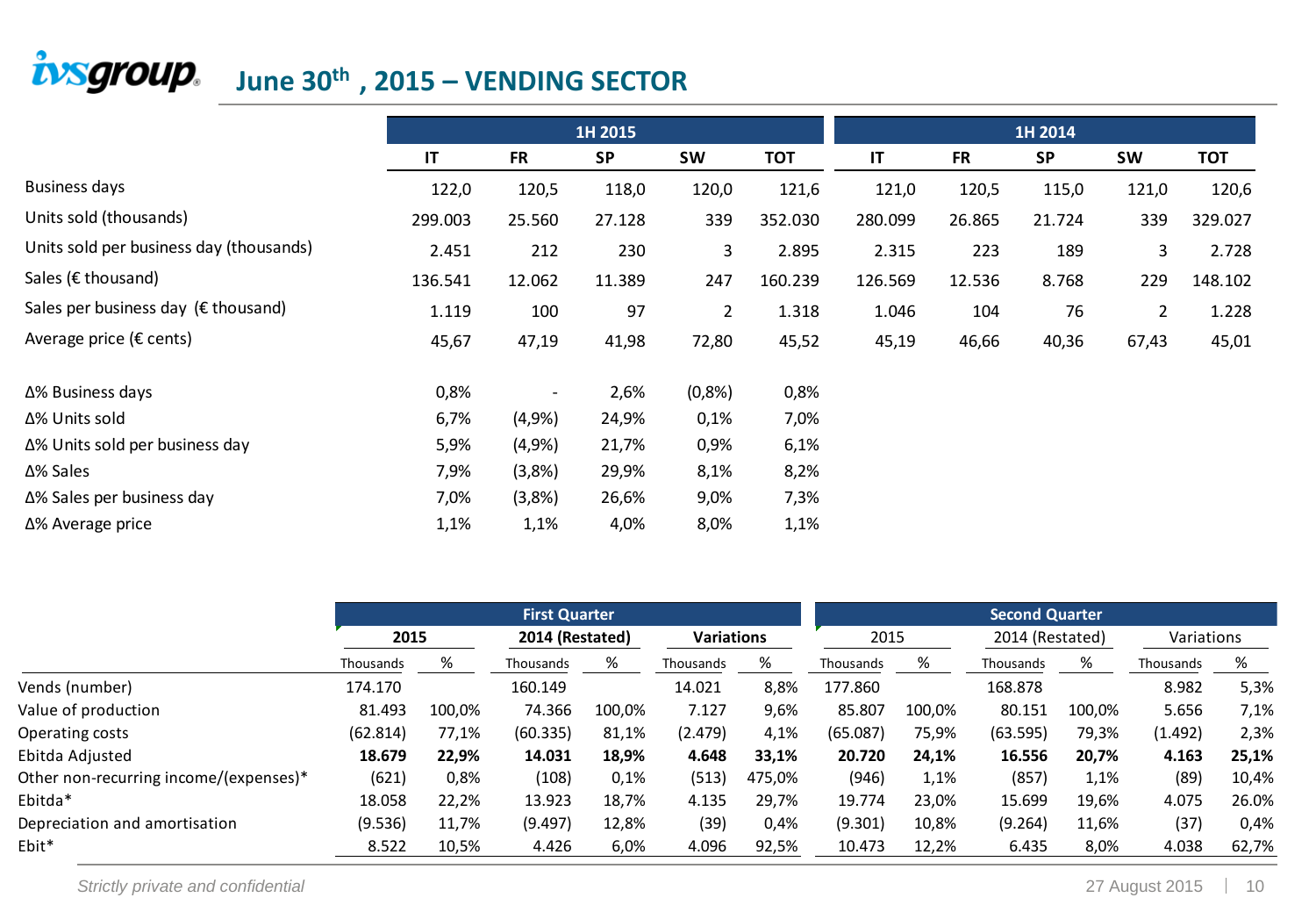### **ivsgroup June 30th , 2015 – CAPEX EVOLUTION**

This analysis does not include extraordinary capex (for ex. from M&A) and payments for capex of previous years.